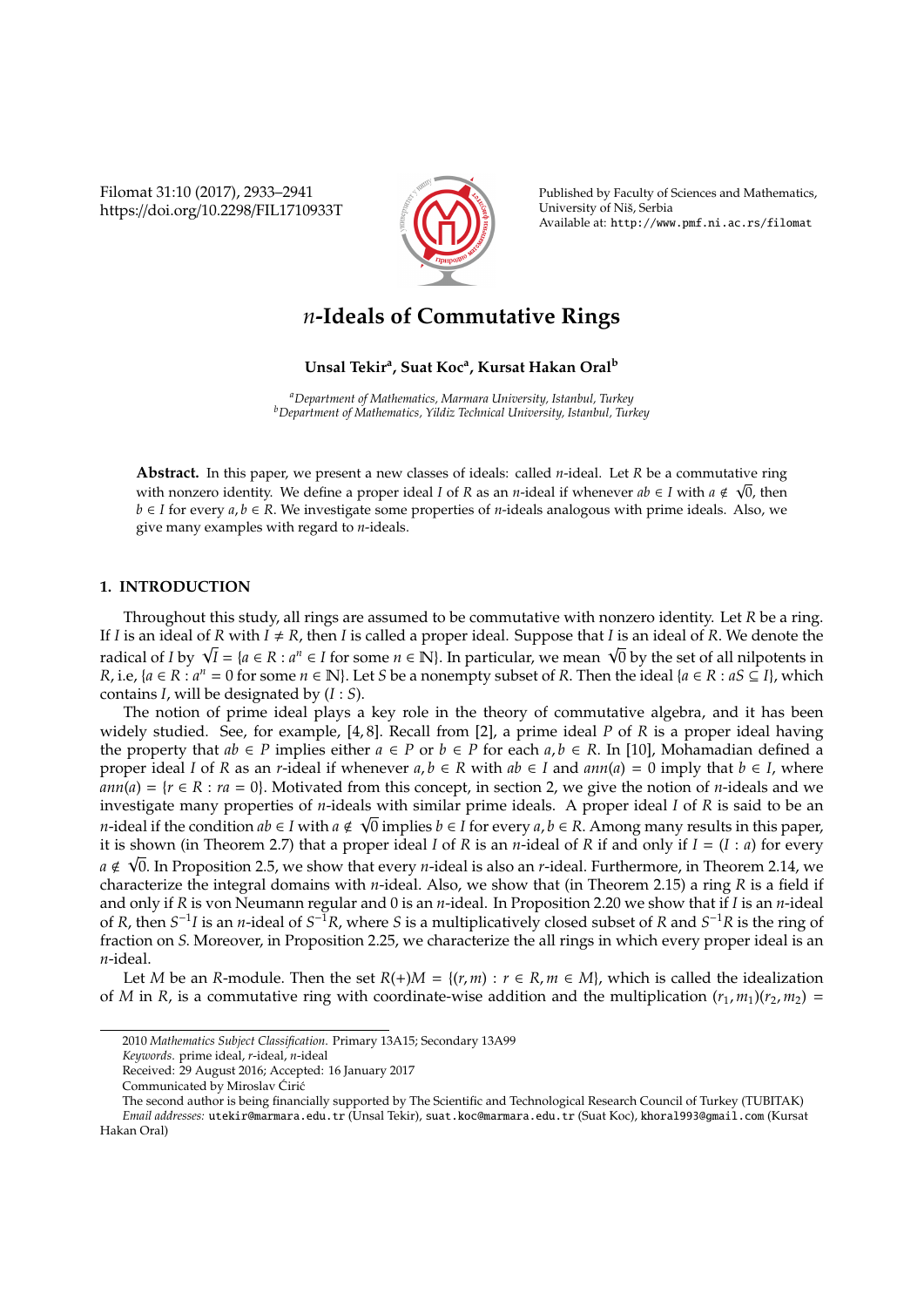$(r_1r_2, r_1m_2 + r_2m_1)$  for each  $r_1, r_2 \in R$  and  $m_1, m_2 \in M$  [11]. From Proposition 2.27 to Corollary 2.33 we study the *n*-ideals of  $R(+)M$ . Finally, in section 3, counter examples are given.

#### **2.** *n***-Ideals of Commutative Rings**

**Definition 2.1.** A proper ideal I of R is called an n-ideal if whenever a, *b* ∈ R with ab ∈ I and a ∉  $\sqrt{0}$ , then *b* ∈ I.

**Example 2.2.** *(i) Suppose that* (*R*, *M*) *is a local ring with unique prime ideal. Then every ideal is an n-ideal. (ii) In any integral domain D*, *the zero ideal is an n-ideal. (iii)* Any ring R need not have an n-ideal. For instance,  $\mathbb{Z}_6$  has not any n-ideal.

**Proposition 2.3.** *If I is an n-ideal of R*, *then I* ⊆ 0.

*Proof.* Assume that *I* is an *n*-ideal but  $I \nsubseteq$  $\overline{0}.$  Then there exists an  $a \in I$  such that  $a \notin I$  $a \notin \sqrt{0}$ . Since  $a.1 = a \in I$  and *I* is an *n*-ideal, we conclude that 1 ∈ *I*, so that *I* = *R*, a contradiction. Hence *I* ⊆  $\sqrt{0}$ .

**Proposition 2.4.** *Let*  $\{I_i\}_{i \in \Delta}$  *be a nonmepty set of n-ideals of R, then*  $\bigcap$ *i*∈∆ *Ii is an n-ideal of R*.

√

*Proof.* Let  $ab \in \bigcap$ *i*∈∆ *I*<sup>*i*</sup> with *a*  $\notin$ 0 for *a*, *b* ∈ *R*. Then *ab* ∈ *I<sup>i</sup>* for every *i* ∈ ∆. Since *I<sup>i</sup>* is an *n*-ideal of *R*, we get the result that  $b \in I_i$  and so  $b \in \bigcap$ *Ii* .

Recall that a proper ideal *I* of *R* is an *r*-ideal if the condition  $ab \in I$  with  $ann(a) = 0$  implies  $b \in I$  for each *a*, *b* ∈ *R*. In the following proposition, we show that every *n*-ideal is also an *r*-ideal.

**Proposition 2.5.** *Let R be a ring. If I is an n-ideal of R*, *then it is an r-ideal.*

*i*∈∆

*Proof.* Suppose that *I* is an *n*-ideal of *R* and  $ab \in I$  with  $ann(a) = 0$  for  $a, b \in R$ . Since  $a \notin \sqrt{0}$  and *I* is an *n*-ideal, we conclude that  $b \in I$ . Consequently, *I* is an *r*-ideal of *R*.  $\Box$ 

Recall from [12], a proper ideal *Q* of *R* is a primary ideal if whenever  $a, b \in R$  with  $ab \in Q$ , then  $a \in Q$  or *b* ∈  $\sqrt{Q}$ .

**Remark 2.6.** *It is well known that every nilpotent element is also a zero divisor. So zero divisors and nilpotent elements are equal in case*  $\langle 0 \rangle$  *is a primary ideal of R. Thus the n-ideals and r-ideals are equivalent in any commutative ring whose zero ideal is primary.*

Remember that a proper ideal *P* of *R* is prime if and only if  $P = (P : a)$  for every  $a \notin P$ . Now, we give a similar result for *n*-ideals.

**Theorem 2.7.** *Let R be a ring and I a proper ideal of R*. *Then the followings are equivalent:*

*(i) I is an n-ideal of R*. *(ii)*  $I = (I : a)$  *for every*  $a \notin \sqrt{0}$ . √ *(iii)* For ideals *J* and *K* of *R*, *JK*  $\subseteq$  *I* with *J*  $\cap$  (*R*  $-$ √  $\overline{0}$ )  $\neq$  *0 implies*  $K \subseteq I$ .

*Proof.* (*i*)  $\Rightarrow$  (*ii*) : Assume that *I* is an *n*-ideal of *R*. For every  $a \in R$ , the inclusion  $I \subseteq (I : a)$  always holds. Let *a* ∉  $\sqrt{0}$  and *b* ∈ (*I* : *a*). Then we have *ab* ∈ *I*. Since *I* is an *n*-ideal, we conclude that *b* ∈ *I* and thus *I* = (*I* : *a*).

 $(iii)$  ⇒  $(iii)$ : Suppose that *JK* ⊆ *I* with *J* ∩ (*R* −  $\sqrt{0}$ ) ≠ Ø for ideals *J* and *K* of *R*. Since *J* ∩ (*R* −  $\sqrt{0}$ ) ≠ Ø, there exists an *a*  $\in$  *J* such that *a*  $\notin \sqrt{0}$ . Then we have *aK*  $\subseteq$  *I*, and so *K*  $\subseteq$  (*I* : *a*) = *I* by (ii).

(*iii*)  $\Rightarrow$  (*i*) : Let *ab* ∈ *I* with *a* ∉ √0 for *a*, *b* ∈ *R*. It is sufficient to take *J* = *aR* and *K* = *bR* to prove the result.

√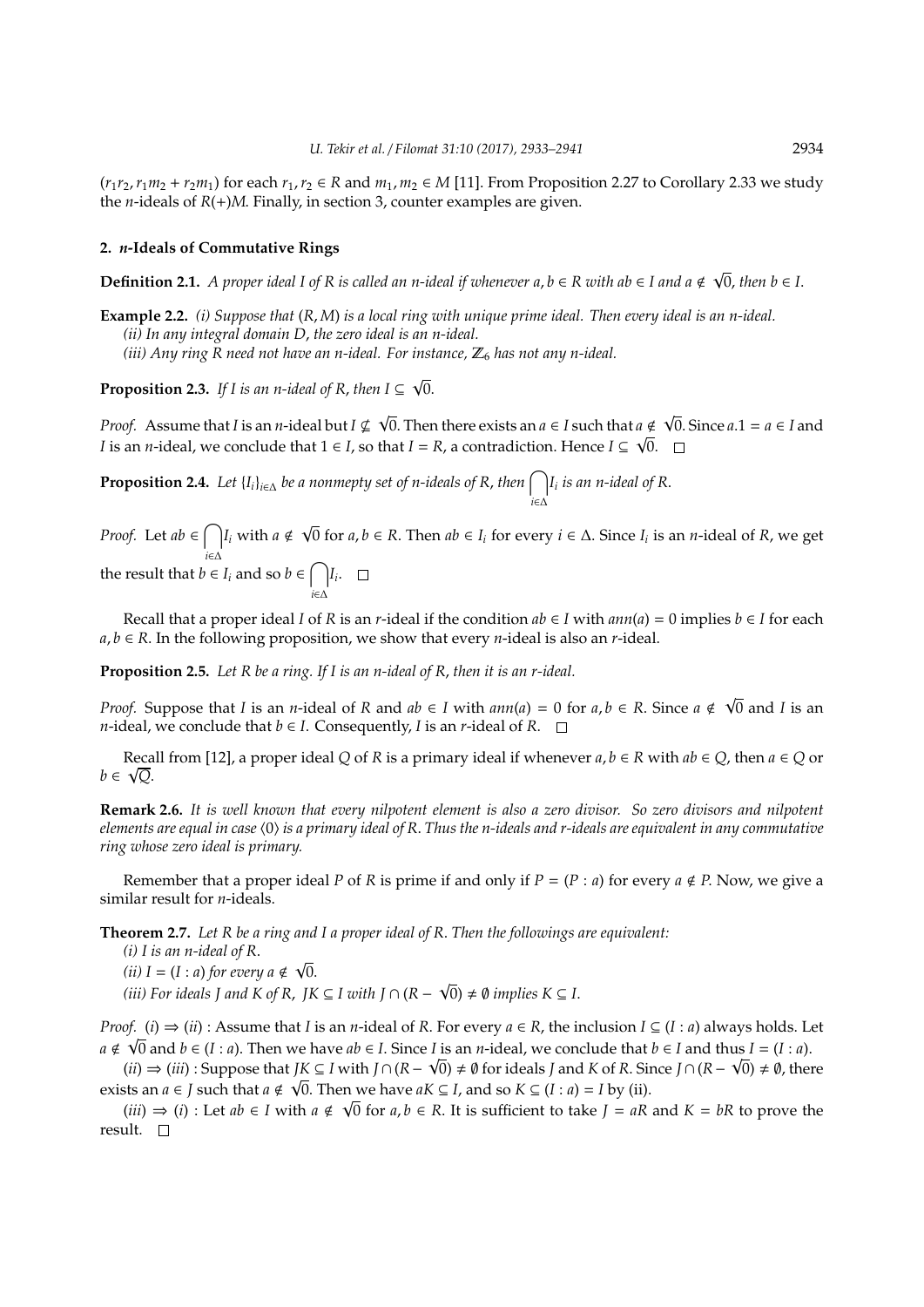**Proposition 2.8.** For a prime ideal I of R, I is an n-ideal of R if and only if  $I = \sqrt{0}$ .

*Proof.* Suppose that *I* is a prime ideal of *R*. It is clear that  $\sqrt{0} \subseteq I$ . If *I* is an *n*-ideal of *R*, then by Proposition 2.3, we have *I* ⊆  $\sqrt{0}$  and so *I* =  $\sqrt{0}$ . For the converse, assume that *I* =  $\sqrt{0}$ . Now we show that *I* is an *n*-ideal. Let *ab* ∈ *I* and *a* ∉  $\sqrt{0}$  for *a*, *b* ∈ *R*. Since *I* is a prime ideal and *a* ∉  $\sqrt{0}$ , we get *b* ∈ *I* and so *I* is an *n*-ideal of *R*. □

**Corollary 2.9.** *(i)* <sup>√</sup> 0 *is an n-ideal of R if and only if it is a prime ideal of R*. *(ii) Any reduced ring R, which is not integral domain, has no n-ideals. (iii) Let R be a reduced ring. Then R is an integral domain if and only if* 0 *is an n-ideal of R*.

*Proof.* (i) If  $\sqrt{0}$  is a prime ideal of *R*, then  $\sqrt{0}$  is an *n*-ideal of *R* by Proposition 2.8. Assume that  $\sqrt{0}$  is an *n*-ideal of *R*. Let *ab* ∈  $\sqrt{0}$  and *a* ∉  $\sqrt{0}$ . Since  $\sqrt{0}$  is an *n*-ideal of *R*, we conclude that *b* ∈  $\sqrt{0}$ . Hence  $\sqrt{0}$  is an *n*-ideal of *R*, we conclude that *b* ∈  $\sqrt{0}$ . Hence  $\sqrt{0}$  is a prime ideal of *R*.

ne ideal of *K*.<br>(ii) Let *R* be a reduced ring which is not integral domain. Then √0 = 0 is not prime ideal of *R* and so by (i) it is not an *n*-ideal. On the other hand, if *I* is a nonzero *n*-ideal of *R*, then by Proposition 2.3 *I*  $\subseteq \sqrt{0} = 0$ and so  $I = 0$  which is a contradiction.

(iii) Suppose that *R* is a reduced ring. If *R* is an integral domain, then 0 = 0 is a prime ideal, and so by (i) 0 is an *n*-ideal of *R*. For the converse if 0 is an *n*-ideal of *R*, then by (ii) *R* is an integral domain.  $\square$ 

**Proposition 2.10.** Let R be a ring and S a nonempty subset of R. If I is an n-ideal of R with  $S \nsubseteq I$ , then  $(I : S)$  is an *n-ideal of R*.

*Proof.* It is easy to see that  $(I : S) \neq R$ . Let  $ab \in (I : S)$  and  $a \notin I$ 0. Then we have *abs* ∈ *I* for every *s* ∈ *S*. Since *I* is an *n*-ideal of *R*, we conclude that  $bs \in I$  and thus  $b \in (I : S)$ .  $\Box$ 

√

√

**Theorem 2.11.** *If I is a maximal n-ideal of R*, *then I* = 0.

*Proof.* Let *I* be a maximal *n*-ideal of *R*. Now we show that *I* is a prime ideal of *R*. And so by Proposition 2.8, we have  $I = \sqrt{0}$ . Let  $ab \in I$  and  $a \notin I$  for  $a, b \in R$ . Since *I* is an *n*-ideal and  $a \notin I$ ,  $(I : a)$  is an *n*-ideal by Proposition 2.10. Thus  $b \in (I : a) = I$  by the maximality of *I*. Hence *I* is a prime ideal of *R*.  $\Box$ 

**Theorem 2.12.** *Let R be a ring. Then there exists an n-ideal of R if and only if* <sup>√</sup> 0 *is a prime ideal of R*.

*Proof.* Suppose that *I* is an *n*-ideal of *R* and  $\Omega = \{J : J \text{ is an } n\text{-ideal of } R\}$ . Since  $I \in \Omega$ ,  $\Omega \neq \emptyset$ . It is clear that Ω is a partially ordered set by the set inclusion. Suppose  $I_1 \subseteq I_2 \subseteq ... \subseteq I_n \subseteq ...$  is a chain of Ω. Now, we show that  $\bigcup_{n=1}^{\infty} I_i$  is an *n*-ideal of *R*. Let  $ab \in \bigcup_{n=1}^{\infty}$  $\bigcup_{n=1}$ *I<sub>i</sub>* with *a*  $\notin$ √  $\overline{0}$  for *a*, *b*  $\in$  *R*. Then we have *ab*  $\in$  *I<sub>k</sub>* for some *k* ∈ **N**. Since *I<sub>k</sub>* is an *n*-ideal, we conclude *b* ∈ *I<sub>k</sub>* ⊆  $\cup$  $\bigcup_{n=1}^{\infty} I_i$ . So  $\bigcup_{n=1}^{\infty} I_i$  is a upper bound of the chain  $\{I_i : i \in \mathbb{N}\}\)$ . By

Zorn's Lemma Ω has a maximal element *K*. Then by the previous theorem, we get the result that *K* = 0 is zorn s Lemma Ω has a maximal element K. Then by the previous theorem, we get the result that K = VU is<br>a prime ideal of R. For the converse, assume that √0 is a prime ideal of R. Then by Corollary 2.9(i), √0 is an *n*-ideal of *R*.  $\square$ 

We recall from [1] that an ideal *I* of *R* is called weakly primary if whenever  $0 \neq ab \in I$  for some  $a, b \in R$ , then *a* ∈ *I* or *b* ∈  $\sqrt{I}$ . Also, we recall from [5] ([6]) that a proper ideal *I* of *R* is a 2-absorbing primary (weakly 2-absorbing primary) if whenever  $abc \in I$  ( $0 \neq abc \in I$ ) for some  $a, b, c \in R$ , then  $ab \in I$  or  $ac \in \sqrt{I}$  or *bc* ∈  $\sqrt{I}$  (*ab* ∈ *I* or *ac* ∈  $\sqrt{I}$  or *bc* ∈  $\sqrt{I}$ ). In view of Proposition 2.3 and Theorem 2.12, we have the following result. Since its proof is straightforward, we omit the proof.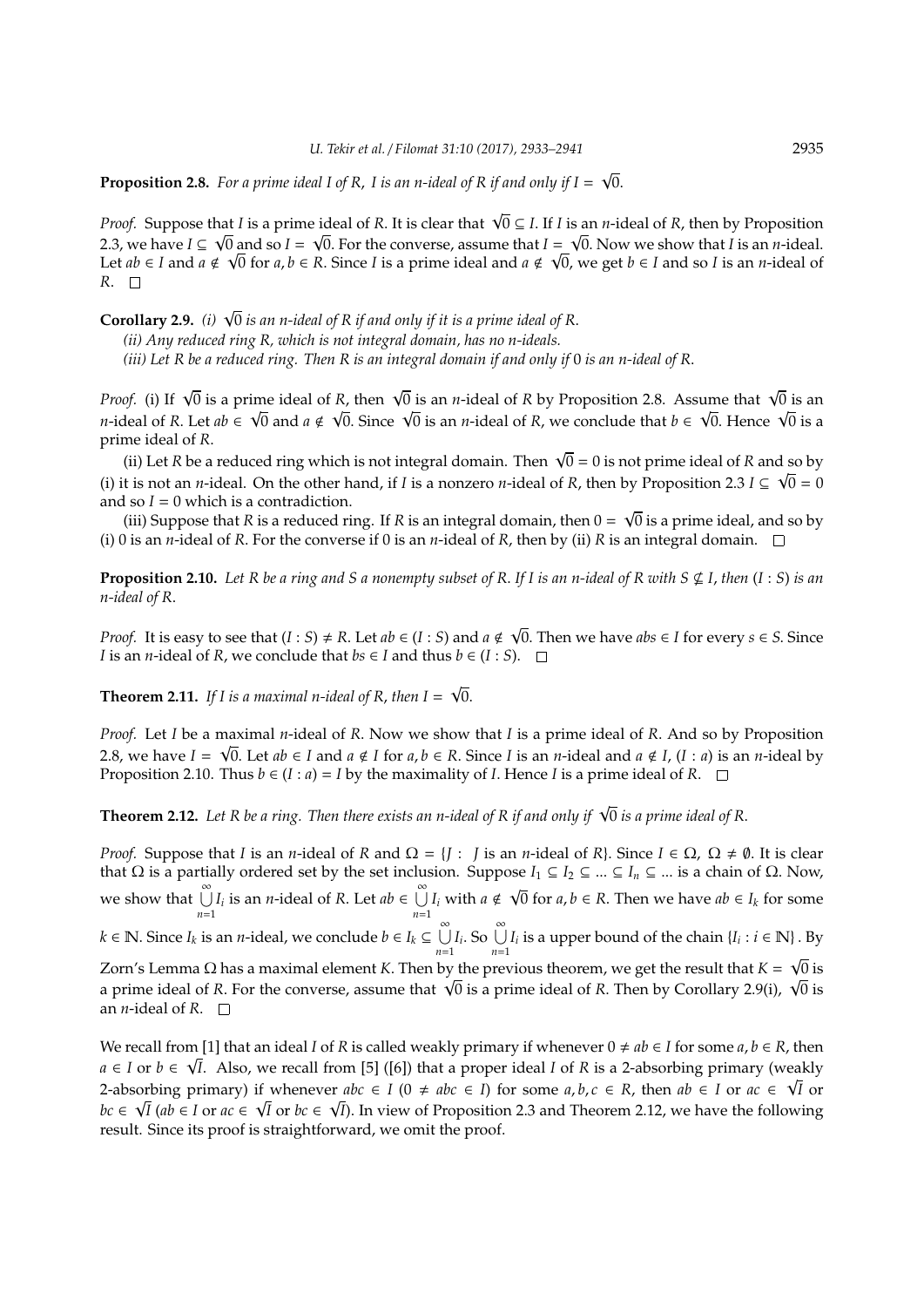√

**Corollary 2.13.** Let I be an ideal of R such that  $I \subseteq \sqrt{0}$ .

*1) The following statements are equivalent:*

*(i) I is an n-ideal.*

*(ii) I is a primary ideal of R*.

*2) If I is an n-ideal of R*, *then I is a weakly primary (so weakly 2-absorbing primary) and 2-absorbing primary ideal. However the converse is not true (see Example 3.5 (ii)).*

*3) The followings are equivalent:*

*(i) I is a weakly 2-absorbing primary ideal of R and* <sup>√</sup> 0 *is a prime ideal.*

(i) I is a weakly 2-absorbing primary ideal of R and ∨0 is a prim<br>(ii) I is a 2-absorbing primary ideal of R and √0 is a prime ideal.

*4) Suppose that R has at least one n-ideal*. *Then I is a weakly 2-absorbing primary ideal of R if and only if I is a 2-absorbing primary ideal.*

**Theorem 2.14.** *For any ring R*, *the followings are equivalent.*

*(i) R is an integral domain.*

*(ii)* 0 *is the only n-ideal of R*.

*Proof.* (*i*)  $\Rightarrow$  (*ii*) : Suppose that *R* is an integral domain. Let *I* be an *n*-ideal of *R*. Then by Proposition 2.3, we have *I* ⊆  $\sqrt{0}$  = 0 and so *I* = 0. Also, by Example 2.2 we know that 0 is an *n*-ideal.

*i*e *i* ⊆  $\sqrt{0}$  = 0 and so *i* = 0. Also, by Example 2.2 we know that 0 is an *n*-ideal.<br>(*ii*) ⇒ (*i*) : Assume that 0 is only *n*-ideal of *R*. Then by Theorem 2.12 and Corollary 2.9(i)  $\sqrt{0}$  is both *n*-ideal and prime ideal. So by assumption  $\sqrt{0} = 0$  is a prime ideal. Hence *R* is an integral domain.<br>*n*-ideal and prime ideal. So by assumption  $\sqrt{0} = 0$  is a prime ideal. Hence *R* is an integral domain.

Recall from that a ring *R* is called von Neumann regular if for every  $a \in R$ , there exists an element *x* of *R* such that  $a = a^2x$ . Also a ring *R* is said to be a boolean ring if whenever  $a = a^2$  for every  $a \in R$ . Notice that every boolean ring is also a von Neumann regular [2].

**Theorem 2.15.** *Let R be a ring. Then the followings hold:*

*(i) R is a field if and only if R is von Neumann regular ring and* 0 *is an n-ideal.*

*(ii) Suppose that R is boolean ring. Then R is a field if and only if* 0 *is an n-ideal. In particular*  $R \cong \mathbb{Z}_2$ .

*Proof.* (i) If *R* is a field, then it is clear that *R* is von Neumann regular. From Theorem 2.14, 0 is an *n*-ideal. For the converse, suppose that *R* is von Neumann regular ring and 0 is an *n*-ideal. Let  $0 \neq a \in R$ . Since *R* is von Neumann regular, *a* = *a* <sup>2</sup>*<sup>x</sup>* for some *<sup>x</sup>* <sup>∈</sup> *<sup>R</sup>*. Also it is easy to see that <sup>√</sup> 0 = 0. Since *a*(1 − *ax*) = 0 and 0 is an *n*-ideal of *R*, we conclude that *ax* = 1 and thus *a* is unit. Consequently, *R* is a field.

(ii) Suppose that *R* is boolean ring. Then *R* is a von Neumann regular ring. So by (i) it follows that *R* is a field if and only if 0 is an *n*-ideal. The rest is easily seen.  $\Box$ 

**Proposition 2.16.** Let R be a ring and K an ideal of R with K ∩ ( $R - \sqrt{0}$ )  $\neq \emptyset$ . Then the followings hold: *(i)* If  $I_1$ ,  $I_2$  are n-ideals of R with  $I_1K = I_2K$ , then  $I_1 = I_2$ . *(ii)* If IK is an n-ideal of R, then  $IK = I$ .

*Proof.* (i) Since  $I_1$  is an *n*-ideal and  $I_2K \subseteq I_1$ , by Theorem 2.7 (iii), we get the result that  $I_2 \subseteq I_1$ . Likewise, we get  $I_1$  ⊆  $I_2$ .

(ii) Since *IK* is an *n*-ideal and *IK* ⊆ *IK*, we conclude that *I* ⊆ *IK*, so this completes the proof.  $□$ 

**Theorem 2.17.** *Let*  $f: R \rightarrow S$  *be a ring homomorphism. Then the followings hold:* 

*(i) If f is an epimorphism and I is an n-ideal of R containing Ker*(*f*), *then f*(*I*) *is an n-ideal of S*.

*(ii) If f is a monomorphism and J is an n-ideal of S*, *then f* <sup>−</sup><sup>1</sup> (*J*) *is an n-ideal of R*.

*Proof.* (i) Let  $a'b' \in f(I)$  with  $a' \notin \sqrt{0_s}$  for  $a', b' \in S$ . Since f is epimorphism, there exist  $a, b \in R$  such that  $a' = f(a)$  and  $b' = f(b)$ . Then  $a'b' = f(ab) \in f(I)$ . As  $Ker(f) \subseteq I$ , we conclude that  $ab \in I$ . Also, note that *a* ∉  $\sqrt{0_R}$ . Since *I* is an *n*-ideal of *R*, we get the result that *b* ∈ *I* and so  $f(b) = b' \in f(I)$  as it is needed.

(ii) Let  $ab \in \underline{f}^{-1}(J)$  and  $a \notin \sqrt{0_R}$ . Then  $f(ab) = f(a)f(b) \in J$ . Since  $a \notin \sqrt{0_R}$  and  $f$  is a monomorphism, we get *f*(*a*) ∉  $\sqrt{0_s}$ . Since *J* is an *n*-ideal of *S*, *f*(*b*) ∈ *J* and so *b* ∈ *f*<sup>-1</sup>(*J*). Consequently, *f*<sup>-1</sup>(*J*) is an *n*-ideal of  $R. \Box$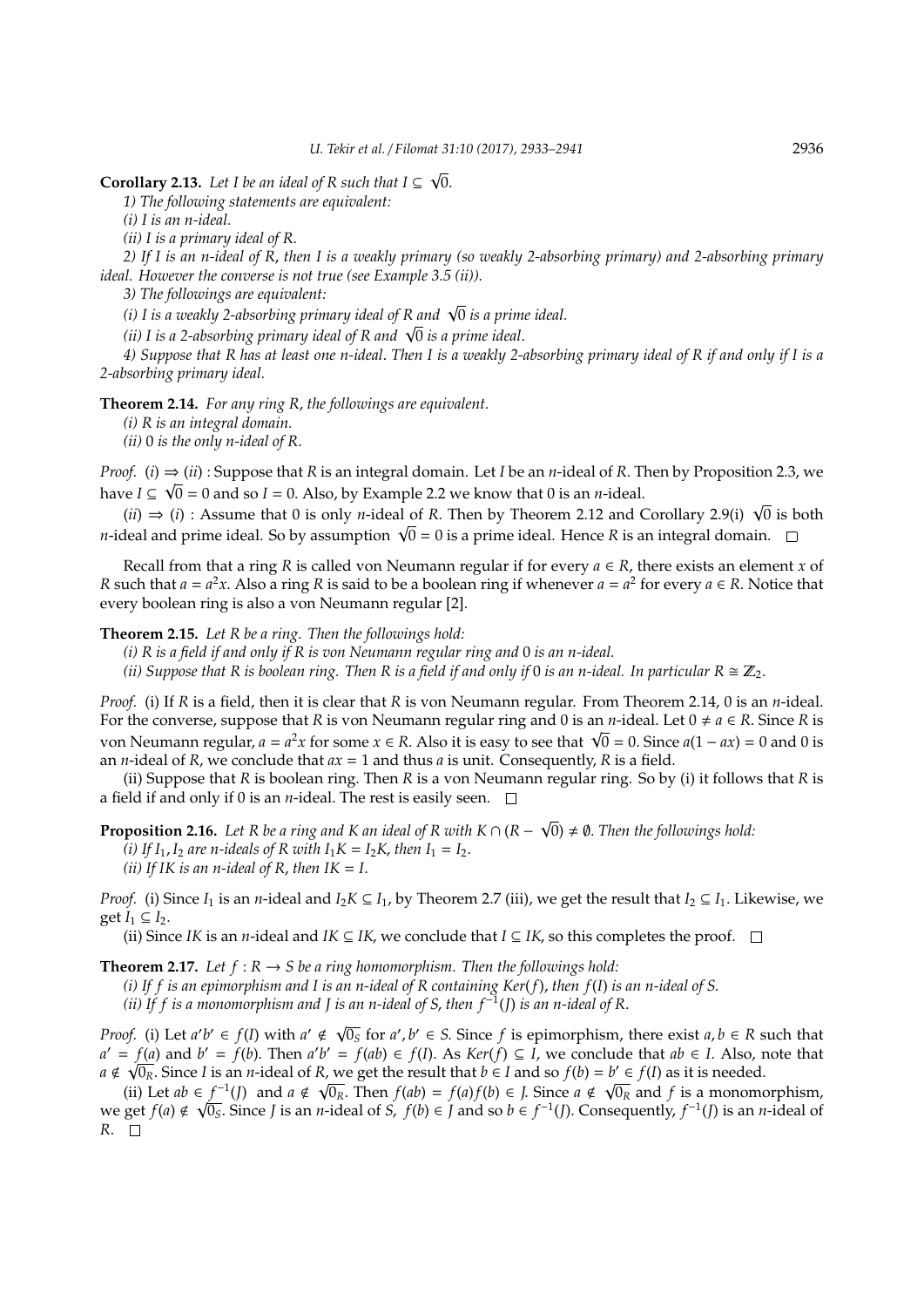**Corollary 2.18.** *Let R be a ring and J* ⊆ *I be two ideals of R*. *Then the followings hold: (i) If I is an n-ideal of R*, *then I*/*J is an n-ideal of R*/*J*. √ *(ii)* If I/*J* is an n-ideal of R/*J* and *J*  $\subseteq$   $\sqrt{0}$ , then I is an n-ideal of R.

*(iii) If I*/*J is an n-ideal of R*/*J and J is an n-ideal of R*, *then I is an n-ideal of R*.

*Proof.* (i) Assume that *I* is an *n*-ideal of *R* with  $J \subseteq I$ . Let  $\pi : R \to R/J$  be the natural homomorphism. Note that  $Ker(\pi) = J \subseteq I$ , and so by Theorem 2.17(i) it follows that  $I/J$  is an *n*-ideal of  $R/J$ .

(ii) Let  $ab \in I$  with  $a \notin \sqrt{0}$  for  $a, b \in R$ . Then we have  $(a + J)(b + J) = ab + J \in I/J$  and  $a + J \notin \sqrt{0R/J}$ . Since *I*/*J* is an *n*-ideal of *R*/*J*, we conclude that  $b + J \in I/J$  and so  $b \in I$ . Consequently, *I* is an *n*-ideal of *R*. (iii) It follows from (ii) and Proposition 2.3.  $\Box$ 

**Corollary 2.19.** Let R be a ring and S a subring of R. If I is an n-ideal of R with  $S \nsubseteq I$ , then  $I \cap S$  is an n-ideal of S.

*Proof.* Suppose that *S* is a subring of *R* and *I* is an *n*-ideal of *R* with  $S \nsubseteq I$ . Consider the injection  $i : S \to R$ . And note that  $i^{-1}(I) = I \cap S$ , so by Proposition 2.17(ii),  $I \cap S$  is an *n*-ideal of *S*.

Recall that an element *a* of *R* is called regular if *ann*(*a*) = 0. Then we denote the set of all regular elements of *R* by *r*(*R*). Further, it is easy to see that *r*(*R*) is a multiplicatively closed subset of *R*.

**Proposition 2.20.** *Let R be a ring and S a multiplicatively closed subset of R*. *Then the followings hold: (i) If I is an n-ideal of R*, *then S*−<sup>1</sup> *I is an n-ideal of S*−1*R*.

*(ii)* If S =  $r(R)$  and  $\tilde{J}$  is an n-ideal of S<sup>−1</sup>R, then  $\tilde{J}^c$  is an n-ideal of R.

*Proof.* (i) Let  $\frac{a}{s} \frac{b}{t} \in S^{-1}I$  with  $\frac{a}{s} \notin \sqrt{I}$  $\leq S^{-1}I$  with  $\frac{a}{s} \notin \sqrt{0_{S^{-1}R}}$ , where  $a, b \in R$  and  $s, t \in S$ . Then we have  $uab \in I$  for some  $u \in S$ . It is clear that *a* ∉ √0. Since *I* is an *n*-ideal of *R*, we conclude that *ub* ∈ *I* and so  $\frac{b}{t} = \frac{ub}{ut} \in S^{-1}I$ . Consequently, *S*<sup>-1</sup>*I* is an *n*-ideal of *S*<sup>-1</sup>*R*.

*l* is an *n*-ideal of  $S^{-1}R$ .<br>(ii) Let *ab* ∈ *J*<sup>*c*</sup> and *a* ∉  $\sim$  $\overline{0_R}$ . Then we have  $\frac{a}{1} \frac{b}{1} \in J$ . Now we show that  $\frac{a}{1} \notin \mathcal{N}$  $\overline{0_{S^{-1}R}}$ . Suppose  $\frac{a}{1}$  ∈  $\sqrt{ }$  $0_{S^{-1}R}$ . There exists a positive integer *k* such that  $(\frac{a}{1})^k = \frac{a^k}{1}$  $\frac{a^k}{1}$  = 0<sub>*S*<sup>−1</sup>R</sub>. Then we get *ua*<sup>*k*</sup> = 0 for some *u* ∈ *S*. Since *ann*(*u*) = 0, we conclude that  $a \in \sqrt{a}$  $\frac{1}{\sqrt{10}}$  cm that  $(\frac{1}{1})^2 = \frac{1}{1} = 0$ <sub>S-1R</sub>. Then we get *u*  $\frac{a}{1} \notin \sqrt{a}$ 0*S* <sup>−</sup>1*R*. Since *J* is an *n*-ideal of *S*<sup>-1</sup>*R*, we get the result that  $\frac{b}{1} \in J$  and so  $b \in J^c$ .

**Definition 2.21.** *Let S be a nonempty subset of R with R* − pty subset of R with R –  $\sqrt{0} \subseteq$  S. Then S is called an n-multiplicatively closed *subset of R if xy*  $\in$  *S for all x*  $\in$  *R*  $\sqrt{0}$  *and all y*  $\in$  *S*.

Suppose that *I* is an *n*-ideal of *R*. Then by Proposition 2.3 we have *I* ⊆ 0 and so *R* − ose that *I* is an *n*-ideal of *R*. Then by Proposition 2.3 we have *I* ⊆  $\sqrt{0}$  and so *R* −  $\sqrt{0}$  ⊆ *R* − *I*. Let *x* ∈ *R* − 0 and *y* ∈ *R* − *I*. Assume that *xy* ∈ *I*. Since *x* < 0 and *I* is an *n*-ideal, we conclude that *y* ∈ *I*, a contradiction. Thus we get the result that  $xy \in R - I$ , and so  $R - I$  is an *n*-multiplicatively closed subset of *R*. For the converse, suppose that *I* is an ideal and *R* − *I* is an *n*-multiplicatively closed subset of *R*. Now we show that *I* is an *n*-ideal. Let  $ab \in I$  with  $a \notin \sqrt{0}$  for  $a, b \in R$ . Then we have  $b \in I$ , or else we would have *ab* ∈ *R* − *I* since *R* − *I* is an *n*-multiplicatively closed subset of *R*. So it follows that *I* is an *n*-ideal of *R*. By the above observations we have the following result analogous with the relations between prime ideals and multiplicatively closed subsets.

**Corollary 2.22.** *For a proper ideal I of R*, *I is an n-ideal of R if and only if R*−*I is an n-multiplicatively closed subset of R*.

We remind the reader that if *I* is an ideal which is disjiont from a multiplicatively closed subset *S* of *R*, then there exists a prime ideal *P* of *R* contaning *I* such that  $P \cap S = \emptyset$ . The following Theorem states that a similar result is true for *n*-ideals.

**Theorem 2.23.** Let I be an ideal of R such that  $I \cap S = \emptyset$ , where S is an n-multiplicatively closed subset of R. Then *there exists an n-ideal J containing I such that*  $J \cap S = \emptyset$ .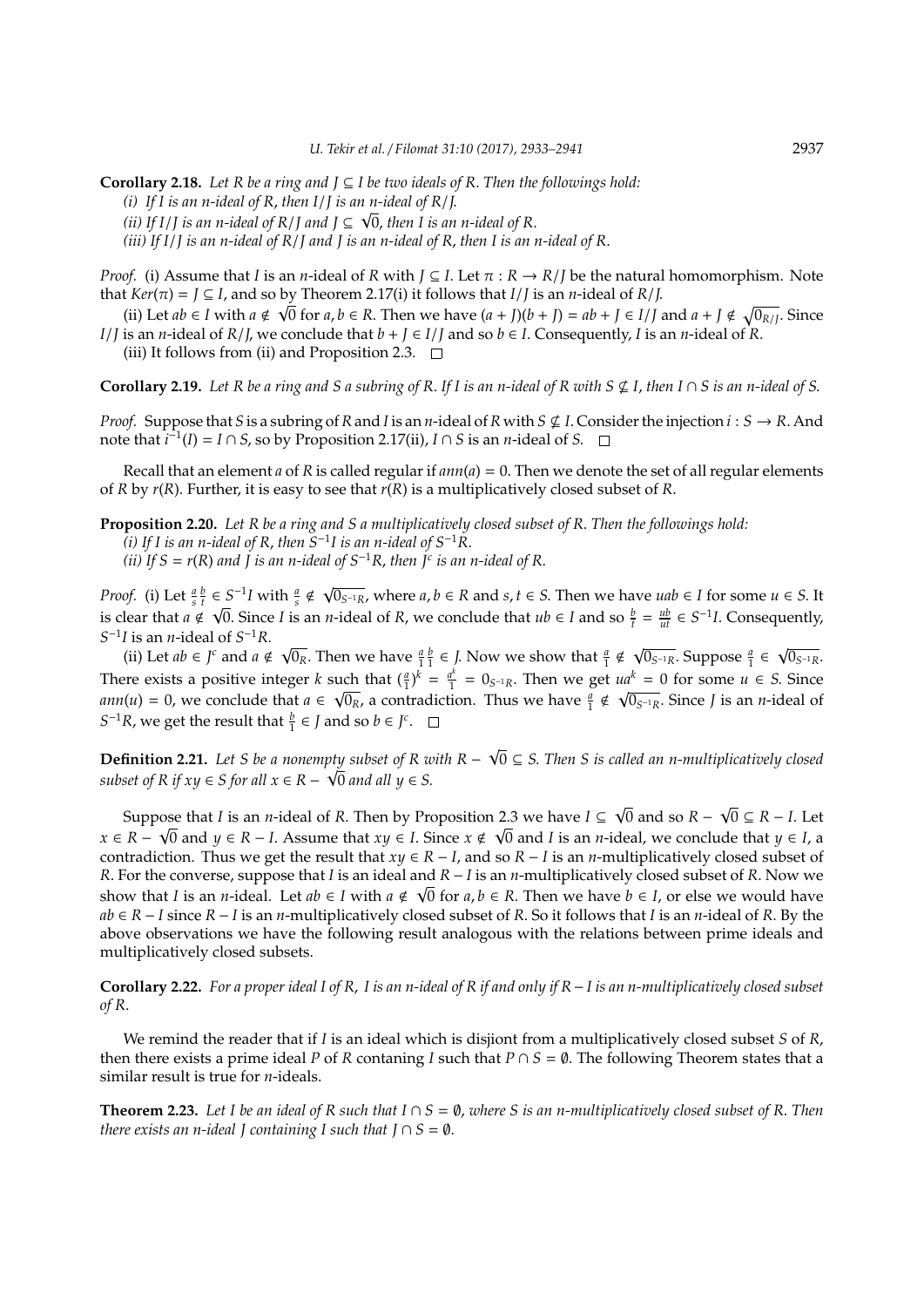*Proof.* Consider the set  $\Omega = \{I' : I' \text{ is an ideal of } R \text{ with } I' \cap S = \emptyset\}$ . Since  $I \in \Omega$ , we have  $\Omega \neq \emptyset$ . By using Zorn's lemma, we get a maximal element *J* of Ω. Now we show that *J* is an *n*-ideal of *R*. Suppose not. Then √ we have  $ab \in J$  for some  $a \notin \sqrt{0}$  and  $b \notin J$ . Thus we get  $b \in (J : a)$  and  $J \subsetneq (J : a)$ . By the maximality of *J*, we have  $(J : a) \cap S \neq \emptyset$  and thus there exists an  $s \in S$  such that  $s \in (J : a)$ . So we have  $as \in J$ . Also  $sa \in S$ , because *a* ∈ *R* −  $\sqrt{0}$ , *s* ∈ *S* and *S* is an *n*-multiplicatively closed subset of *R*.Thus we get *S* ∩ *J* ≠ Ø, and this contradicts by *J* ∈ Ω. Hence *J* is an *n*-ideal of *R*.

**Proposition 2.24.** Suppose that  $I \subseteq I_1 \cup I_2 \cup ... \cup I_n$ , where  $I, I_1, I_2, ..., I_n$  are ideals of R. If  $I_i$  is an n-ideal and the others have non-nilpotent elements with  $I \nsubseteq \bigcup$  $\bigcup_{j \neq i} I_j$ *, then I* ⊆ *I*<sub>*i*</sub>.

*Proof.* We may assume that  $i = 1$ . Since  $I \nsubseteq I_2 \cup ... \cup I_n$ , there exits an  $x \in I - \bigcup^n I_n$  $\bigcup_{j=2}^{\infty} I_j$ . Thus we have *x*  $\in I_1$ . Let  $y \in I \cap (I_2 \cap I_3 \cap ... \cap I_n)$ . Since  $x \notin I_k$  and  $y \in I_k$  for every  $2 \le k \le n$ , we have  $x + y \notin I_k$ . Thus we have  $x + y \in I - \bigcup^{n}$ *j*<sup>*n*</sup></sup>/ $\bigcup_{j=2}^{n}$ *I*<sub>*j*</sub> and so *x* + *y* ∈ *I*<sub>1</sub>. As *x* + *y* ∈ *I*<sub>1</sub> and *x* ∈ *I*<sub>1</sub>, it follows that *y* ∈ *I*<sub>1</sub> and so *I* ∩  $\bigcap_{k=2}^{n}$  $\bigcap_{k=2}^{\infty} I_k$  ⊆  $I_1$ . By the way  $\sqrt{0}$  is a prime ideal, because *R* has an *n*-ideal. So the product of non-nilpotent elements is also a<br> $\frac{n}{n}$ non-nipotent element. Thus we have  $\left(\prod_{k=2}^{n} I_k\right) \cap (R - \sqrt{0}) \neq \emptyset$ . Since *I*.( $\prod_{k=2}^{n}$  $\prod_{k=2}^{n} I_k$ ) ⊆ *I*<sub>1</sub> and *I*<sub>1</sub> is an *n*-ideal of *R*, we have *I* ⊆ *I*<sub>1</sub> by Theorem 2.7.  $□$ 

Recall from [7] a ring *R* is a *UN*-ring if every nonunit element *a* of *R* is a product a unit and a nilpotent element.

**Proposition 2.25.** *For any ring R*, *the followings are equivalent:*

*(i) Every element of R is either nilpotent or unit. (ii) Every proper principal ideal is an n-ideal. (iii) Every proper ideal is an n-ideal.* (111) Every proper 1deal 1s an n-1deal.<br>(iv) R has a unique prime ideal which is √0. *(v) R is a UN-ring.* √

*(vi) R*/ 0 *is a field.*

*Proof.* (*i*)  $\Rightarrow$  (*ii*) : Suppose that  $\langle x \rangle \neq R$ , where  $x \in R$ . Let  $ab \in \langle x \rangle$  and  $a \notin \sqrt{0}$ . Since *a* is not nilpotent, by (i) *a* is a unit in *R*. Then we have  $b = a^{-1}(ab) \in \langle x \rangle$  and so  $\langle x \rangle$  is an *n*-ideal of *R*.

 $(iii)$  ⇒  $(iii)$ : Let *I* be a proper ideal of *R* and  $ab \in I$ , where  $a \notin \sqrt{0}$ . Since  $ab \in \langle ab \rangle$  and  $\langle ab \rangle$  is an *n*-ideal of *R*, we conclude that  $b \in \langle ab \rangle \subseteq I$ . Hence *I* is an *n*-ideal of *R*.

 $(iii) \Rightarrow (iv)$ : Let *P* be a prime ideal of *R*. By (iii) and Proposition 2.8, we get the result that *P* = 0, as  $(n) \Rightarrow (iv)$ : Let *P* be a prime ideal of *K*. By (i<br>needed. Furthermore,  $\sqrt{0}$  is a maximal ideal of *R*.

 $(iv) \Leftrightarrow (v)$ : It follows from [7, Proposition 2 (3)].

 $(iv) \Rightarrow (vi)$ : It is straightforward.

(*vi*)  $\Rightarrow$  (*i*) : Suppose that *R*/ √0 is a field. Let *a* ∈ *R* which is not nilpotent. Then we have *a* ∉ 0 and *a*+ is a field. Let  $a \in R$  which is not nilpotent. Then we have  $a \notin \sqrt{0}$  and  $a+\sqrt{0}$ is nonzero element of the field *R*/  $\sqrt{0}$ . Thus we get the result that *ab* − 1 is nilpotent for some *b* ∈ *R*. Then we have  $(ab - 1) + 1 = ab$  is unit. Hence *a* is unit, as needed.  $□$ 

Suppose that  $R_1$ ,  $R_2$  are two commutative rings with nonzero identities and  $R = R_1 \times R_2$ . Then *R* becomes a commutative ring with coordinate-wise addition and multiplication. Also, every ideal *I* of *R* has the form  $I = I_1 \times I_2$ , where  $I_i$  is an ideal of  $R_i$  for  $i = 1, 2$ . Now, we give the following result.

**Proposition 2.26.** *Let*  $R_1$  *and*  $R_2$  *be two commutative rings. Then*  $R_1 \times R_2$  *has no n-ideals.* 

*Proof.* Assume that  $I = I_1 \times I_2$  is an *n*-ideal of  $R_1 \times R_2$ , where  $I_i$  is an ideal of  $R_i$  for  $i = 1, 2$ . Since  $(0, 1)(1, 0) \in$ *I*<sub>1</sub> × *I*<sub>2</sub>, (0, 1) ∉  $\sqrt{0_{R_1 \times R_2}}$  and (1, 0) ∉  $\sqrt{0_{R_1 \times R_2}}$ , we conclude that (0, 1), (1, 0) ∈ *I* and so *I* =  $R_1 \times R_2$ , a contradiction.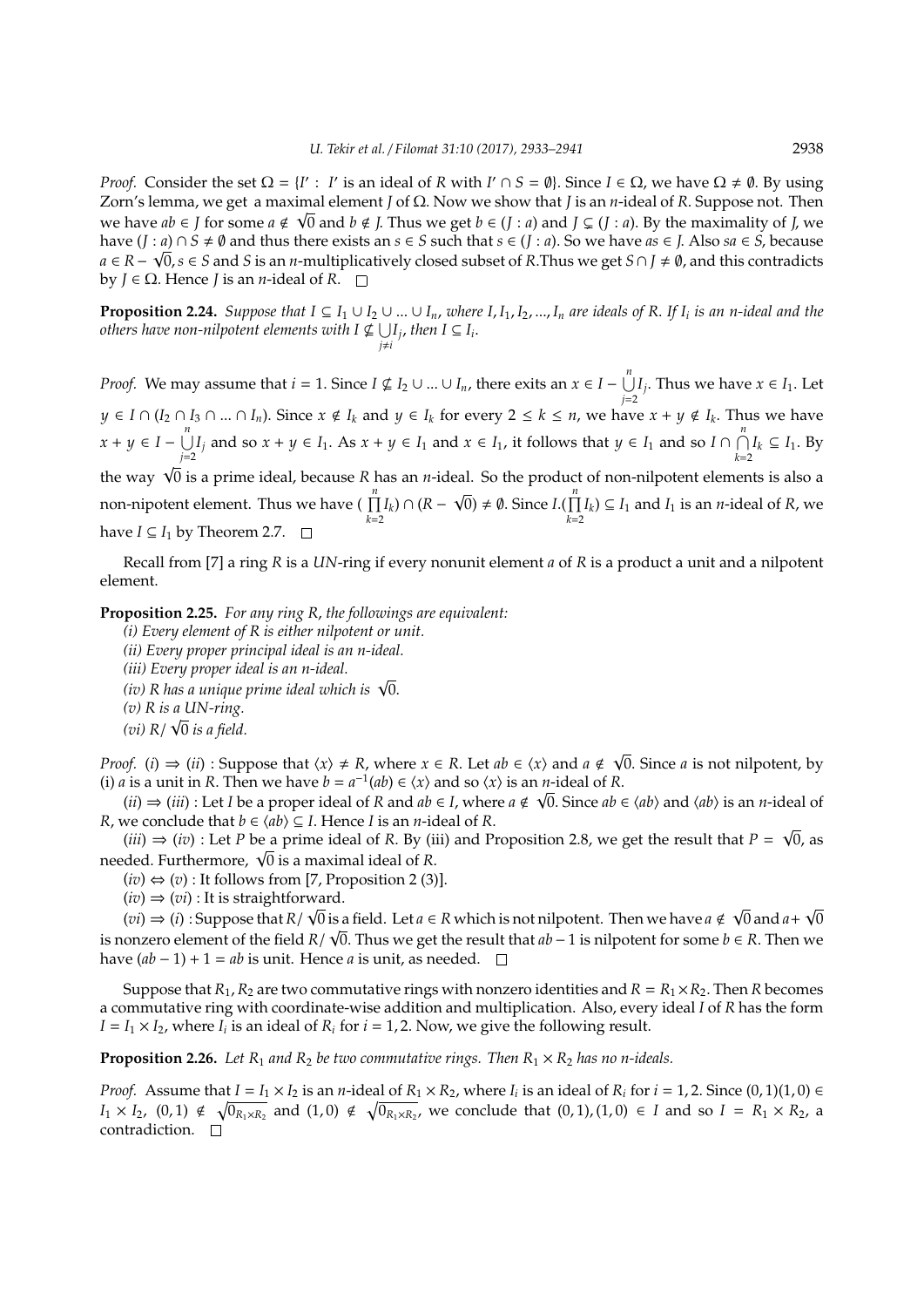Let *R*(+)*M* denote the idealization of *M* in *R*, where *M* is an *R*-module. Assume that *I* is an ideal of *R* and *N* is a submodule of *M*. Then *I*(+)*N* is an ideal of  $R(+)M$  if and only if  $IM \subseteq N$ , in that case  $I(+)N$  is called a homogeneous ideal of *R*(+)*M* [3]. In [3, 9], the nil radical of *R*(+)*M* is characterized as follows:

$$
\sqrt{0_{R(+)M}} = \sqrt{0}(+)M.
$$

Notice that  $(r, m) \notin \sqrt{0_{R(+)M}}$  if and only if  $r \notin \mathbb{R}$ √ 0.

**Proposition 2.27.** *Let I be an n-ideal of R*. *Then I*(+)*M is an n-ideal of R*(+)*M*.

*Proof.* Let  $(r_1, m_1)(r_2, m_2) \in I(+)M$  with  $(r_1, m_1) \notin \sqrt{0_{R(+)M}}$ . Then we have  $r_1r_2 \in I$  and  $r_1 \notin \sqrt{0}$ . Since *I* is an *n*-ideal of *R*, we conclude that  $r_2 \in I$  and so  $(r_2, m_2) \in I(+)M$ . Consequently,  $I(+)M$  is an *n*-ideal of *R*(+)*M*. □

**Remark 2.28.** *Let I be an n-ideal of R and N a submodule of M with IM* ⊆ *N*, *then I*(+)*N need not be an n-ideal of*  $R(+)M$ . For example 0 *is an n-ideal of the ring of integers and*  $\overline{0}$  *is a submodule of*  $\mathbb{Z}$ -module  $\mathbb{Z}_6$ . But  $0(+)\overline{0}$  *is not an n*-ideal, because  $(2,\overline{0})(0,\overline{3}) \in 0(+)$  *o with*  $(2,\overline{0}) \notin \sqrt{0_{\mathbb{Z}(+) \mathbb{Z}_6}}$  *but*  $(0,\overline{3}) \notin 0(+)$  *o*.

**Definition 2.29.** *Let M be an R-module. Then we say that an element a of R is nilpotent in M if whenever a <sup>n</sup>M* = 0*<sup>M</sup> for some positive integer n*. *Then the set of all nilpotents in M is denoted by Nil*(*M*)*. It is clear that* √  $\sqrt{0}$  ⊆ *Nil*(*M*).

Now we generalize the concept of *n*-ideals to modules in the following.

**Definition 2.30.** Let M be an R-module. Then a proper submodule N of M is called an n-submodule if for  $a \in R$ ,  $m \in R$ *M*, am  $\in$  *N* with a  $\notin$  *Nil*(*M*), then  $m \in$  *N*.

**Theorem 2.31.** *Let I be an ideal of R and N a proper submodule of M*. *If I*(+)*N is an n-ideal of R*(+)*M*, *then I is an n-ideal of R and N is an n-submodule of M*.

*Proof.* Suppose that  $I(+)N$  is an *n*-ideal of  $R(+)M$ . First, we show that *I* is an *n*-ideal of *R*. Let  $ab \in I$  with *a* ∉  $\sqrt{0}$ . Then we have  $(a, 0_M)(b, 0_M) = (ab, 0_M) \in I(+)N$  with  $(a, 0_M) \notin \sqrt{0_{R(+)M}}$ . Since  $I(+)N$  is an *n*-ideal of *R*(+)*M*, we conclude that  $(b, 0<sub>M</sub>) ∈ I(+)$ *N* and so  $b ∈ I$ . Now, we show that *N* is an *n*-submodule of *M*. Let  $am \in N$  with  $a \notin Nil(M)$ . Then we have  $(a, 0_M)(0, m) = (0, am) \in I(+)N$  with  $(a, 0_M) \notin \sqrt{0_{R(+)M}}$ . Since  $I(+)N$  is an *n*-ideal of *R*(+)*M*, we conclude that  $(0, m) \in I(+)N$  and so  $m \in N$ , as needed.  $\square$ 

**Theorem 2.32.** *Let M be an R-module with Nil*(*M*) ⊆ 0. *If I is an n-ideal of R and N is an n-submodule of M with IM*  $\subseteq$  *N*, *then I*(+)*N is an n-ideal of R*(+)*M*.

*Proof.* Let  $(r_1, m_1)(r_2, m_2) \in I(+)N$  with  $(r_1, m_1) \notin \sqrt{0_{R(+)M}}$ . Then  $r_1r_2 \in I$  and  $r_1 \notin I(+)$ 0. Since *I* is an *n*-ideal of *R*, we conclude that *r*<sub>2</sub> ∈ *I*. Thus we have *r*<sub>2</sub>*m*<sub>1</sub> ∈ *IM* ⊆ *N*, and so *r*<sub>1</sub>*m*<sub>2</sub> ∈ *N*, because *r*<sub>1</sub>*m*<sub>2</sub> + *r*<sub>2</sub>*m*<sub>1</sub> ∈ *N*. Since *N* is an *n*-submodule of *M* and  $r_1 \notin Nil(M) ⊆ √0$ , we conclude  $m_2 ∈ N$  so that  $(r_2, m_2) ∈ I(+)N$  as it is needed. □

**Corollary 2.33.** Let M be an R-module with Nil(M) ⊆  $\sqrt{0}$ . Suppose that I is an ideal of R and N is a proper *submodule of M with IM*  $\subseteq$  *N. Then I*(+)*N* is an n-ideal of  $R$ (+)*M* if and only if I is an n-ideal of R and N is an *n-submodule of M*.

## **3. Examples**

**Proposition 3.1.**  $\mathbb{Z}_n$  *has an n-ideal if and only if n* =  $p^k$  *for some*  $k \in \mathbb{Z}^+$ *, where p is prime number.*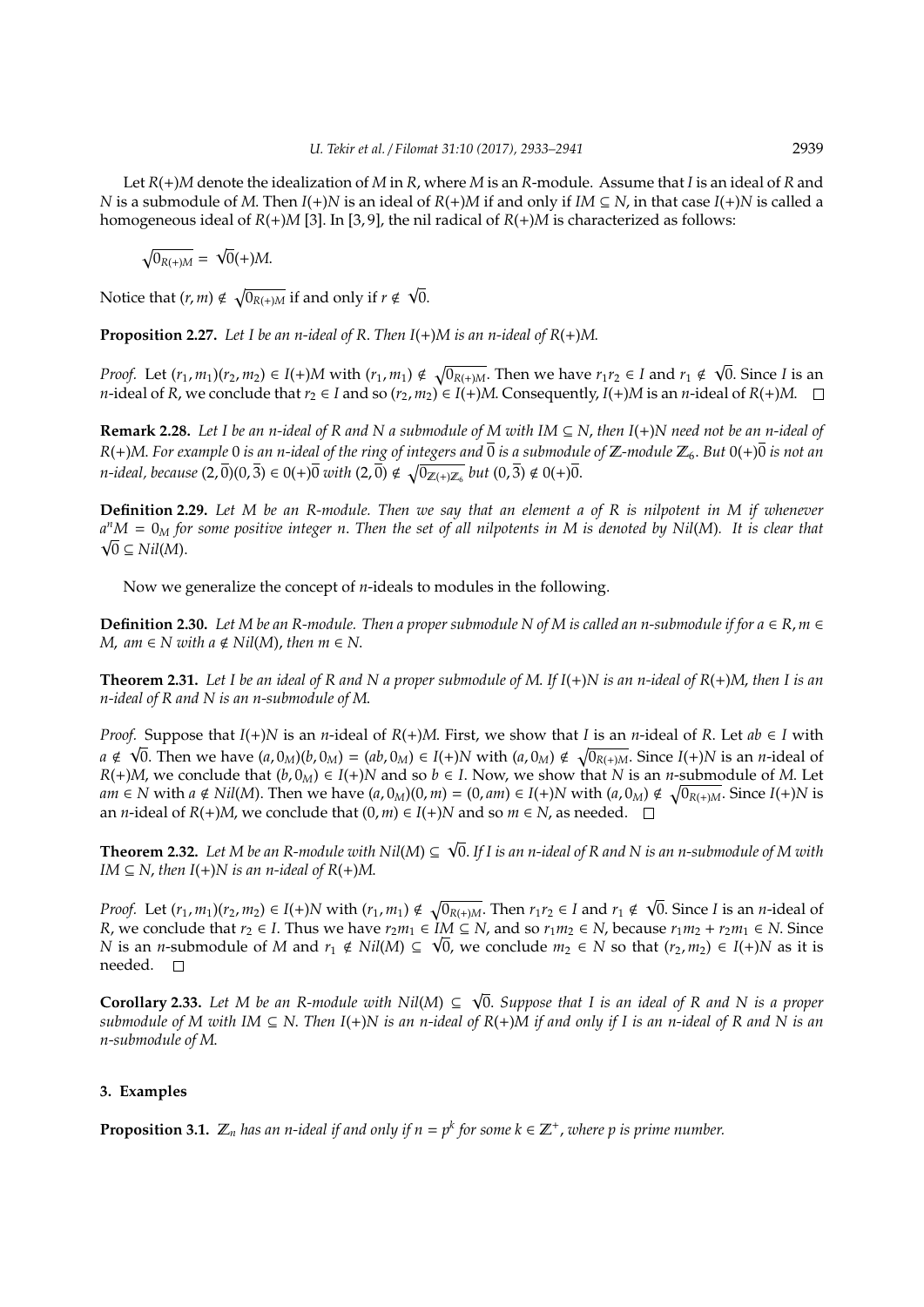*Proof.* If  $n = p^k$  for some  $k \in \mathbb{Z}^+$ , then  $\mathbb{Z}_n$  is a local ring with unique prime ideal and so by Example 2.2 every ideal is an *n*-ideal. Suppose that  $n = p_1^{n_1} p_2^{n_2} ... p_t^{n_t}$ , where  $p_i$ 's are distinct prime numbers with  $t \ge 2$ . First every ideal is an *n*-ideal. Suppose that  $n = p_1 \cdot p_2 \cdot ... \cdot p_t$ , where  $p_i$  is are distinct prime numbers with  $t \ge 2$ . First notice that  $\sqrt{0} = \langle \overline{p_1 p_2} ... \overline{p_t} \rangle$ . Assume that *I* is an *n*-ideal of  $\mathbb{Z}_n$ . Then w  $I = \langle \overline{p_1^{s_1}p_2^{s_2}}...\overline{p_t^{s_t}} \rangle$  for some positive integers  $s_i$  with  $s_i \leq n_i$  for  $i = 1, 2, ..., t$ . It is easy to see that  $\overline{p_2^{s_2}}...\overline{p_t^{s_t}} \notin \sqrt{0}$  $\langle \overline{p_1p_2...p_t} \rangle$  and  $\overline{p_1^{s_1}} \notin I = \langle \overline{p_1^{s_1}p_2^{s_2}...p_t^{s_t}} \rangle$  but  $\overline{p_1^{s_1}(p_2^{s_2}...p_t^{s_t})} \in I$ . So it follows that I is not an *n*-ideal, a contradiction.

Now we give the following examples to compare with the notion of prime ideals, *n*-ideals and *r*-ideals.

**Example 3.2.** *(i) It is clear that* 3Z *is a prime ideal of* Z. *But it is not an n-ideal of* Z *by Example 2.2. (ii) In the ring*  $\mathbb{Z}_{27}$ ,  $\langle \overline{9} \rangle$  *is an n-ideal. But*  $\langle \overline{9} \rangle$  *is not prime ideal, because*  $\overline{3}.\overline{3} \in \langle \overline{9} \rangle$  *and*  $\overline{3} \notin \langle \overline{9} \rangle$ . *(iii)*  $\langle 3 \rangle$  *is an r-ideal of*  $\mathbb{Z}_6$  *but it is not an n-ideal by Proposition 3.1.* 

In the following example (i) we give an infinite ring having the *n*-ideals, and also in example (ii) we show the converse of Proposition 2.3 is not always correct.

**Example 3.3.** *(i)* Consider the ring  $\mathbb{Z}[X]$  and the prime ideal  $P = \langle X \rangle$ . Let  $R = \mathbb{Z}[X]/P^n$  and  $I = P^2/P^n$  for  $n > 2$ . **Example 3.3.** (i) Consider the ring  $\mathbb{Z}[X]$  and the prime ideal  $P = \langle X \rangle$ . Let  $K = \mathbb{Z}[X]/P^n$  and  $I = P^2/P^n$  for  $n > 2$ .<br>First, note that  $\sqrt{0} = P/P^n$ . Let  $(f + P^n)(g + P^n) \in I$  and  $g + P^n \notin \sqrt{0}$ . Then  $fg \in \langle X \rangle^2$  and  $g \notin \langle$ *divides <code>fg</code> but X can not divide g. Thus*  $X^2$  *divides*  $f$  *and so*  $f + P^n \in I$ *. Hence I is an n-ideal of R.* 

aes 5 g out x can not arviae g. 1 nus x- arviaes 5 ana so 5 + P^  $\in$  1. Hence 1 is an n-iaeal of K.<br>(ii) Let R = Z[X, Y]/{Y<sup>4</sup>} and I = {xy, y<sup>2</sup>}, where x = X+{Y<sup>4</sup>} and y = Y+{Y<sup>4</sup>}. It is easy to see that  $\sqrt{0_R} = \langle y \$ *a prime ideal and so it is an n-ideal by Corollary 2.9(i). Furthermore, I ⊆*  $\sqrt{0_R}$ *. Since y(x + y) ∈ I, x + y ∉*  $\sqrt{0_R}$  *and*  $y \notin I$ , *it follows that I is not an n-ideal.* 

**Example 3.4.** Consider the ring  $\mathbb{Z}_9[x]$  and note that  $\sqrt{0_{\mathbb{Z}_9[x]}} = \frac{3}{2}\mathbb{Z}_9[x]$ . Now, we show that  $\sqrt{0_{\mathbb{Z}_9[x]}}$  is an n-ideal. *Let us define a homomorphism as follows:*

$$
\varphi: \mathbb{Z}_{9}[x] \rightarrow \mathbb{Z}_{3}[x], \ \varphi(\overline{a_{0}} + \overline{a_{1}}x + \ldots + \overline{a_{n}}x^{n}) = \overline{a_{0}} + \overline{a_{1}}x + \ldots + \overline{a_{n}}x^{n}.
$$

It is clear that  $\varphi$  is an epimorphism and the Ker(f) =  $\sqrt{0_{\mathbb{Z}_9[x]}}$ . So we have  $\mathbb{Z}_9[x]$  /  $\sqrt{0_{\mathbb{Z}_9[x]}}\cong \mathbb{Z}_3[x]$  is an integral domain and so  $\sqrt{0_{\Z_9[x]}}$  is a prime ideal of  $\Z_9[x]$ . Then by Corollary 2.9(i),  $\sqrt{0_{\Z_9[x]}}$  is an n-ideal of  $\Z_9[x]$ , which is *nonzero.*

The following examples show that the converses of Corollary 2.18(i) and Theorem 2.31 are not always true.

**Example 3.5.** *(i) Let*  $R = \mathbb{Z}$ ,  $I = 3\mathbb{Z}$  and  $I = 9\mathbb{Z}$ . Then  $I/I$  is an n-ideal of R/*I* but *I* is not an n-ideal of R.

*(ii)* Consider the  $\mathbb{Z}$ -module  $\mathbb{Z}_9$ . Note that 0 *is an n-ideal of*  $\mathbb{Z}$  *and*  $\overline{0}$  *is an n-submodule of*  $\mathbb{Z}_9$ . But  $I = 0(+)\overline{0}$  *is not an n-ideal of*  $\mathbb{Z}(+) \mathbb{Z}_9$ *, because*  $(3,\overline{0})(0,\overline{3}) = (0,\overline{0}) \in I$ ,  $(3,0) \notin \sqrt{0_{\mathbb{Z}(+) \mathbb{Z}_9}}$  and  $(0,\overline{3}) \notin I$ .

**Remark 3.6.** Suppose that I is an n-ideal of R. Then it follows that  $\sqrt{I}$  = 0 *is an n-ideal by Theorem 2.12 and* **Remark 3.6.** Suppose that I is an n-ideal of R. Then it follows that NI = N0 is an n-ideal by Theorem 2.12 and<br>Corollary 2.9 (i). Example 3.3 (ii) reserves that the converse is not true, that is, I may not be an n-ideal *an n-ideal of R*.

## **Acknowledgement.**

We would like to thank the refree his/her great effort in profreading the manuscript.